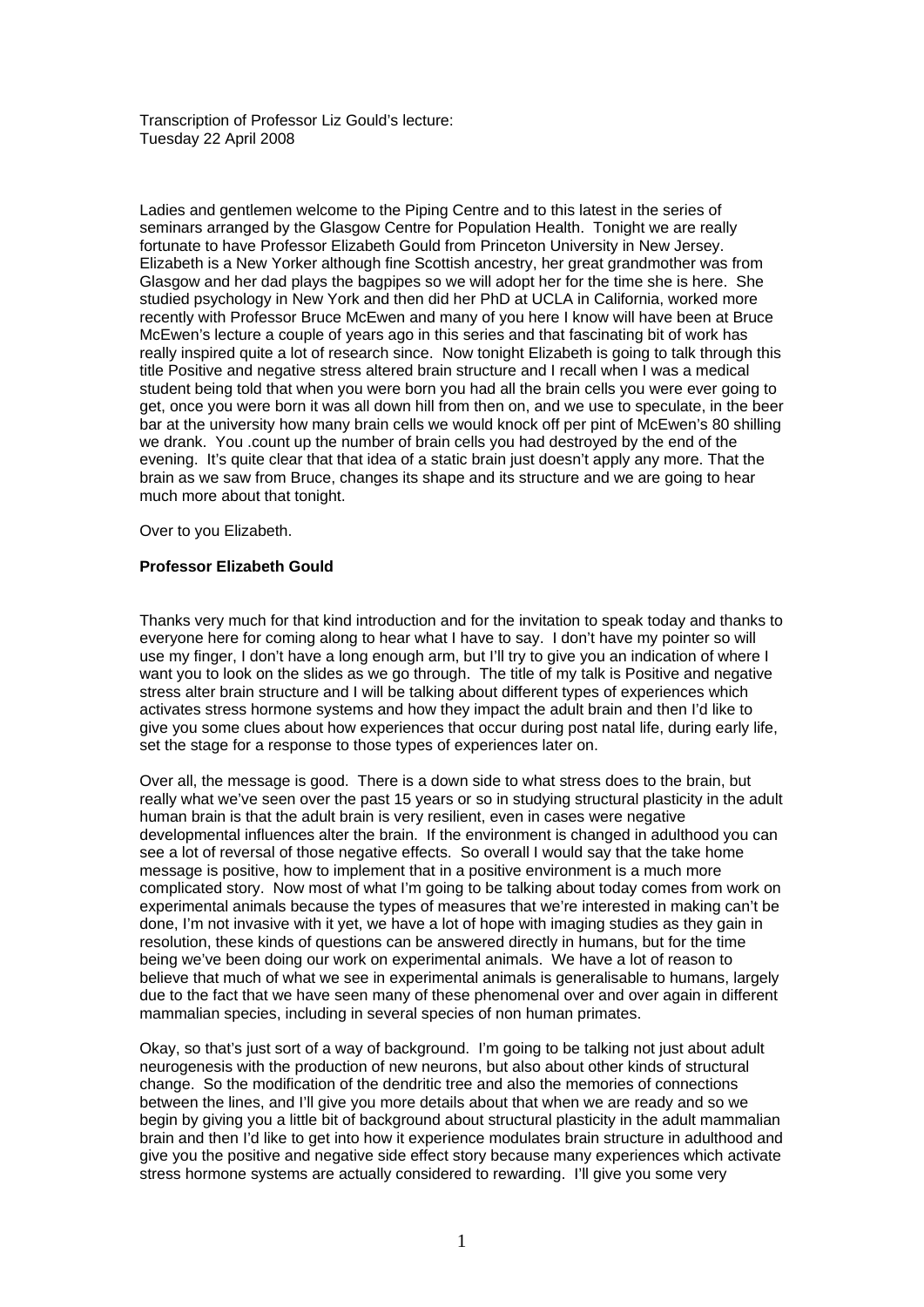obvious examples of them, it's formed in the laboratory and then talk you a bit about how development can shape brain structure and how that impacts on the adult response.

So this first slide shows three panels taken from a confocal laser scanning microscope of fluorescent brain images and this is just to give you an idea of the kind of things that we look at and the types and the types of structural change that we know occur in adulthood. On the left hand side that's a neuron a parabolal neuron in the neocortex and stained with fluorescent dye and we know that in many different circumstances the dendritic tree, which is these extensive processes that extend out of the cell body that receives a majority of synaptic input from other neurons that the dendritic tree can change it's shape and size in response to the experience. One of the dendritic segments is enlarged in this middle panel and you can see these protuberances along it Those are called dendritic spines, those are primary sights of excitatory input of synapses and we know that the size, number and shape of dendritic spines can be modulated by experience And then finally, on the right hand side there are examples of neurons that were generated in the adult brain. I'm going to be focusing most, but not all of, my talk on that process of adult neurogenesis and the new neurons in this panel shown with this green fluorescent dye - those are located in the hippocampus which is the brain region I'll be focusing extensively on today.

This is another example of some microscopic images showing new neurons in the adult hippocampuses taken from a rat. In this case the new neurons are shown in red. You can see the sort of speckle staining of fluorescent red on the top panel. Those are from a relatively large collection of cells that were produced in adulthood and down below you can see the green stains shows that some of those cells have differentiated into neurons. There is a lot of good evidence, and I'll summarise a bit of it, that some of the cells that are generated in the adult hippocampus do become functional neurons, but the majority of them don't.

First I'd like to establish the basis of my claim that this is a phenomenon that's relevant to humans. So the earliest papers that provided evidence for adult neurogenesis in the hippocampus of mammals were published in the 1960's and these were studies that were done by a neurobiologist named Joseph Altman and his colleagues and he demonstrated adult neurogensis in hippocampuses and other brain regions in the rat*.* Subsequently this was shown by many other investigators after a period of several decades, in the mouse as well as replicating the rat and this was work that I did with in collaboration with Bruce McEwen in early 1990s. So we had essentially rediscovered this work that had been published many decades ago, but not recognised by the neuroscience community probably for a large number of reasons that we can talk about later in the question and answer period for anyone really interested in that.

By the early 1990's we were pretty convinced that there was adult neurogenesis in the hippocampus of rodents, but the question remained whether this was a phenomenon that we might see in more complex animals. So in collaboration with Everard Hughes and Bruce McEwen we looked at the tree shrew and indeed found a substantial amount of adult neurogenesis there.*.* That's a tree shrew over on the right hand side. Then we moved into the study of non human primates and we looked at a new world monkey, the marmoset which is shown here on the lower right hand panel and saw the same phenomena, a large number of neurons generated in the hippocampus in adulthood. Finally we looked at macaque monkeys, which are old world monkeys relatively closely related to humans and saw the same phenomena.

One study since that time done by Frank Gage and Peter Ericson has demonstrated that there is adult neurogenesis in the hippocampus of humans and this was work that was done on cancer patients that were treated in a way that the neurons could be marked like I've shown you with those previous microscopic images. It was a method that was used to label the proliferating index of their tumours which were not in the brain and thereafter the individuals died their brains were donated to research and it was established that there was adult neurogenesis in the hippocampus. So we have very limited data about humans so far and we're not certain whether adult neurogenesis occurs in all humans so there's a very big question mark there. But we know that at least for the majority of old, even sick and dying individuals have substantial adult neurogenesis.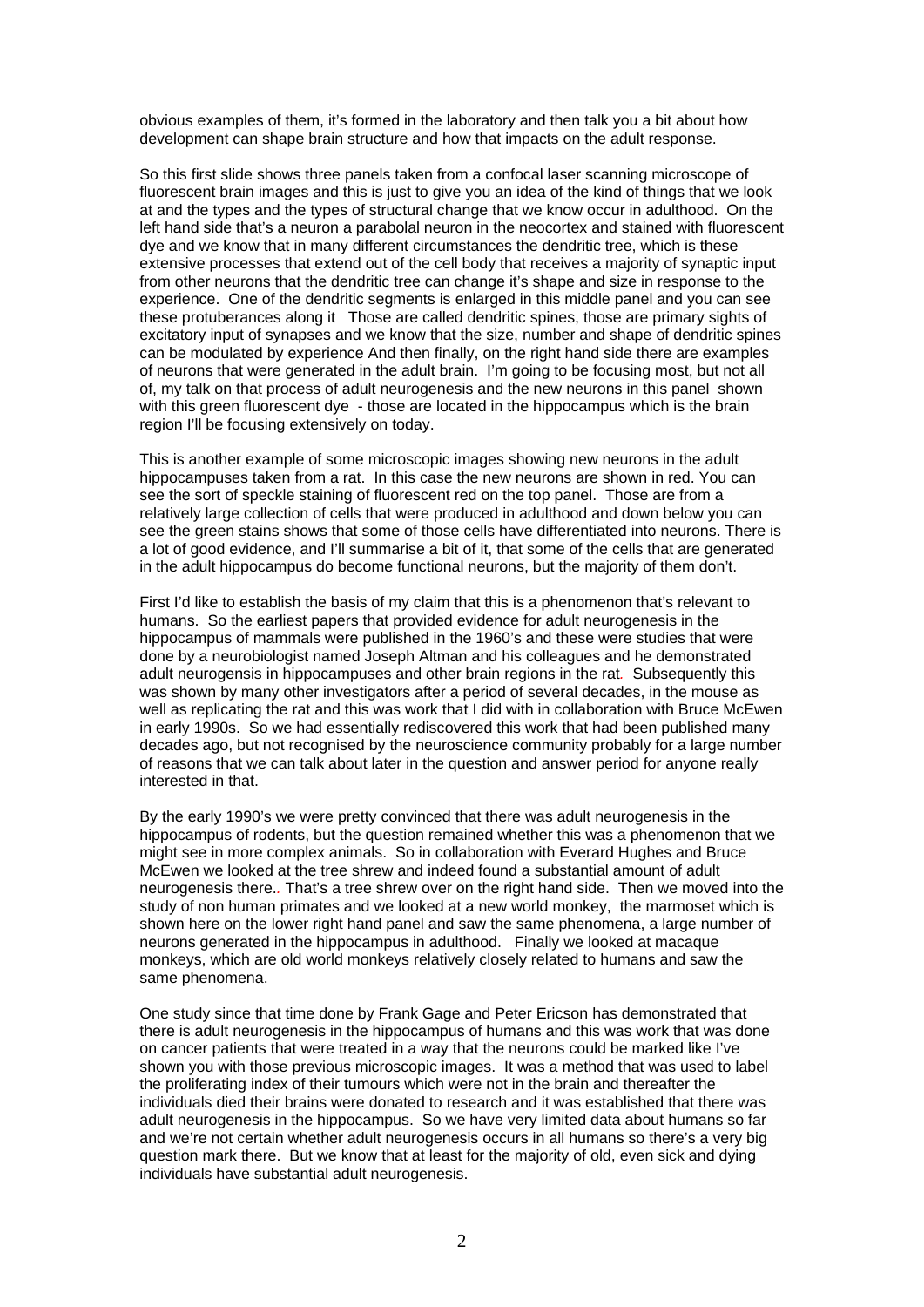We know that there is evidence for new neurons in the hippocampus, not just because we see that they're produced in adulthood and they look like new neurons, but we also know that they receive synopsis on cell body's and dendrites, they also extend dendrites and axons into target regions. We know that they generate action potentials and they express their own specific proteins and this is another example of a collection of neurons that were generated in the adult hippocampus. This time the stain tells us that the cell is new. It is shown in green and the red stain shows that the cell has differentiated into a neuron and has grown dendritic processes*.* So the evidence now is very strong and not just for rodents but also for primates.

We asked the question how many new neurons are produced in an adult and I think this is a very important question for establishing functional significance because if it's just a few cells it's less likely that those cells would have any impact. It turns out that there is a substantial amount of adult neurogenesis in the hippocampus and I'll give you some really detailed quantative information from the rodent in a moment. But first, because we are very interested in how this was relevant to humans, I'm going to start the quantative picture by talking about marmosets. These are, as I said, new world monkeys and they're more closely related to humans, of course, than rodents are. Then I'm going to tell you how the human data, which is limited but quantitative, maps onto this picture and then give you an idea about the rodent as well. I can give you the take home message of this little part right now. It is that there doesn't seem to be a big difference in the numbers of new neurons that are produced across mammalian species. Increasing complexity, brain anatomy and function doesn't seem to be necessarily linked to a decline in structural plasticity.

This is work that a post doctoral fellow in my lab that Ben Leuner did. She looked at marmosets at different ages and what she found was that the numbers of new neurons produced in the hippocampus declined steadily with advancing age. This is something that wasn't too surprising to us because it had already been shown in rodents. But you can see that this decline begins around mid life and that also seems to be about the time when you can first detect cognitive impairments. I was sad to read this actually because most of us, I think, are under the impression that cognitive impairment is something that shows up when you reach elderly status, but it starts much earlier. In fact we can pick it up in humans in their thirties and when a marmoset is essentially in mid life, early 30s to 50s you see the big decrease in adult neurogenesis, and by the time the marmoset is considered to be aged the numbers are much, much lower than in the young adult.

What's going on with the humans? As I told you the only strong validated data we have for humans comes from this cancer study where the patients were all relatively old and very sick. So it's actually pretty remarkable that any adult neurogenesis was detectable in these individuals because, as I'll tell you in a moment, adult neurogenesis is very much suppressed by negative stress and obviously suffering from an illness is very stressful. Yet if you look at those data and knock them on to this marmoset study you see that the human has at least as many, if not more, than what we see in the marmoset and this little asterisk shows this one data point from the Ericson and Gage paper looking at a 72 year old individual who was dying of cancer. We picked that data point to put on here because that is the one that's most closely linked to the paradigm that we used for the marmoset. If anyone wants details of that then I will be happy to give it you. So you see there's a substantial amount, even in the age human. Because we've seen this in many species, rats, mice, tree shrews, dogs and marmosets, this declining with advance age in adult neurogenesis, it's reasonable to suspect that the young adult human would have many, many more new neurons than this aged sick and dying human. If we look at what the rat is generating in terms of new neurons in the hippocampus around the same age, it's very similar to the human. With the caveat that we have limited data on the human, the data that we do have, suggests that it's important to note that it doesn't appear to be a decline in humans, certainly not in primates overall in the rate of adult neurogenesis.

So now we can ask the question in species that have even more quantitative data on how many new neurons are produced in adulthood and we're talking just about the hippocampus here and Cameron & McKay did a very elegant study in young adult rats and they quantify the total numbers of neurons produced every day. They found that it's more than 9000 new neurons that are produced every day and given the fact that the type of neurons generated in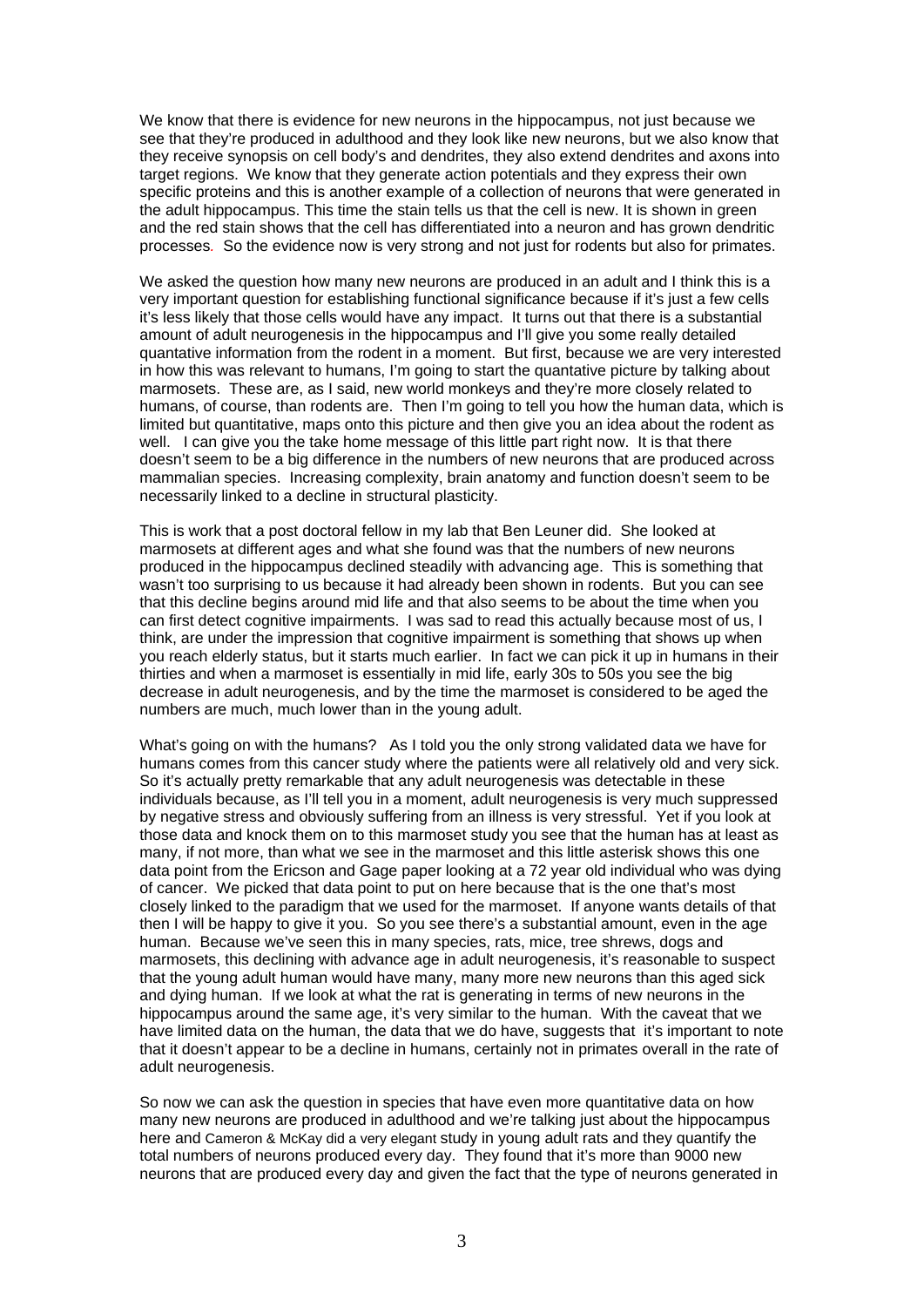the adult rat is about 1½ to 2 million, this represents a significant proportion of the neurons that they have generated in adulthood. It extrapolates to about a quarter of a million per month and again there's a decline with advanced age, in the young adult it's a really substantial cohort of cells that are added every day. So some of you may be wondering how is it possible for the adult brain to make all these new neurons and for this brain region not to get too big for the rest of the brain to fit the skull. It turns out that there is a lot of depth, skull depth, in this area with a significant amount of turnover and the turnover of the cells is modulated by experience and I'll give you some examples of that in a moment. So the neurons are not produced by these high rates and all of them integrate permanently into existing neuro circuitry, it's only a percentage of them that get through and there seems to be a continual turnover. Production of new neurons means the death of some of our cells.

I want to talk now specifically about the hippocampus and how experience modulates, not just the incorporation of the neurons into this brain structure, but also how experience modulates the dendritic architecture and the dendric response of the pre-existing neurons. So we know a lot about the hippocampus relative to many other brain regions. It's been extensively studied specifically because of its role in and certain types of learning and memory. It also has some lesser known functions in anxiety regulation and also in feed back of the stress response and so we are very interested in understanding how these structural changes that occur in normal circumstances in the hippocampus contribute to the learning and memory as well as the anxiety that stress regulation functions of the hippocampus and that's been a major focus that we're working on that.

We know that many different types of experience can modulate adult neurogenesis as well as modulate dendritic architecture and this is just a partial list of some of these identified experiences that we know have a big impact on adult neurogenesis. I'm going to focus most of my talk today on stress and two very related experiences, related to stress, social dominance and physical exercise. We don't tend to think of physical exercise as stressful but it turns out that it has profound effect on the hypothalamic pituitary adrenal axis, which is the major stress warning system.

We also know that environmental complexity, learning and parenting have a major impact on adult neurogenesis and dendritic architecture in adulthood and a lot of our work is focussed on and I'm going to touch very briefly on environmental complexity as it pertains to the reversal of stress attacks.

For the end of my talk, we've done a lot of work on these other types of experiences, so I'll encourage anyone who is interested to ask me about that later on. So we all know that there are individual differences in response to stress and this is true not just in humans, but also in experimental animals. Some individuals respond to stress by developing psychopathology, depression or anxiety disorders. Others respond to aversive stressors with resilience and still others thrive on what the majority of people consider to be stressful experiences, they actually seek them out, they find it to be rewarding. Individual differences really are a hallmark of human experience in response to stress and we do see some of that in experimental animal populations as well, but we can block out individual differences in response to stress by selecting different types of stressors and modulating the context in which they're applied, as well.

So what determines individual responses to stress? There are many different factors that determine whether one person has a positive or negative response to potentially the same experience. Obviously psychological variables come into play whether this stressor is controlled or predictable those seem to lessen the negative impact of stressors. The emotional balance of the stressor is also very important whether or not the individual finds the experience to be aversive or rewarding and a really good example of this, I think, in humans is physical exercise. So I'll talk about this in a moment when I discuss what we know from work with experimental animals. We know that rodents love to run in wheels. It's a universally motivating experience. You give a rat or a mouse a running wheel; they'll run for several kilometres a night unless they are at death's door. That's not true for humans, in fact many humans in my country we wouldn't have the obesity epidemic if that was the case, but many humans find physical exercise to be aversive. So I think this is a really key point and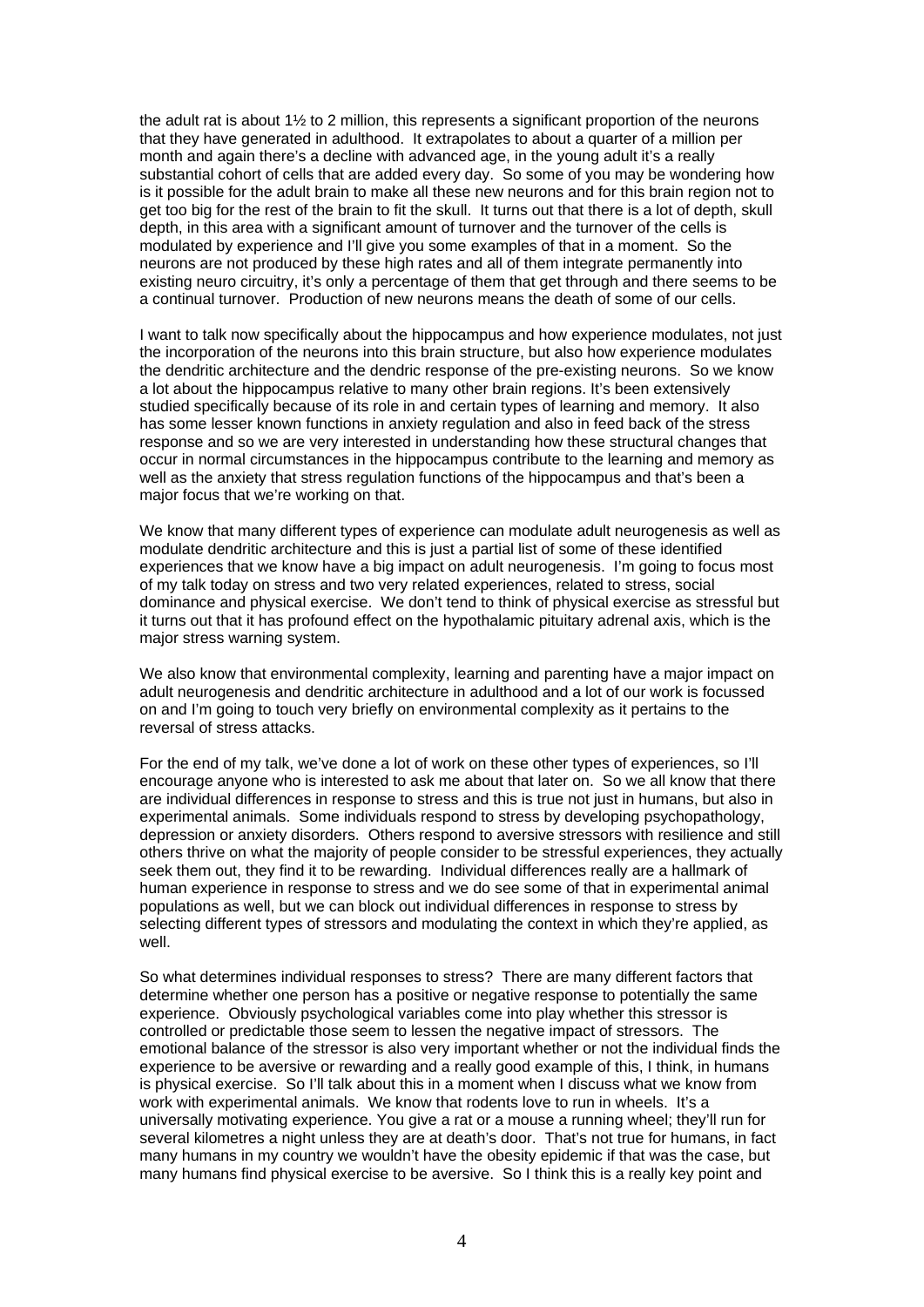we're trying to tap into this in the laboratory. Whether or not the experience, independent of how it elevates stress hormone systems, whether or not the experience is viewed as rewarding versus aversive, this seems to have a major determinant of whether the effects of that experience were positive or negative.

Next we noted the social context can module the outcome in terms of stress effects on structural toxicity. In the social context is positive, even a stressful experience can have a positive effect on brain growth and if the social context is negative like in cases of subordination or isolation stress another stressor is applied to that, the effects are mostly negative and I'll give you some examples of that. Of course, developmental history seems to play a big part in whether or not a response to a stressful experience is positive or negative in terms of its long term outcome.

So I want to give you a brief overview of the kinds of experiences that we studied in the laboratory because we need operationalise stress when we study this in experimental animals and when we do so we have to pick well controlled stressors that we know something about the physiological effects and this is just a partial list of some of the commonly used types of experiences that are examined in the field. On the left hand side I've put the list of negative stressors and we define negative stresses experiences that are punishing or aversive. If the animals are given the opportunity they will try to escape from that. They will show freezing or immobilisation behaviours. They will induce fear and if they're given the opportunity they will escape. That list included social subordination, physical pain, restraint and predator odours exposure in the case of rodents. On the right hand side we have a list of positive stressors which are considered to be rewarding and motivating and again these describe experiments to animals, sexual behaviour seems to be universally rewarding to experimental animals as is eating and running and, you know, they're listed here and characterised as stressors because of the fact that they activate they hypothalamic pituitary adrenal axis which is a major stress hormonal system which leads to the increasing hypo-corticoids hormones in the blood stream.

Some of you may be a little surprised that the positive experiences that are listed on the positive side actually are stress related in terms of hormone response would be results are really quite dramatic and I'll give you some examples in men's sexual behaviour causes an increase in glucocorticoid levels which far exceeds what we see when an animal's exposed to subordination stress and that's fairly counter intuitive, but very interesting because it suggests that the brain is somehow buffering negative thoughts of how high levels of glucocorticoids when the stress is rewarding.

I'm going to focus for a moment on the negative side of the story and then you will be given more of the positive information because that's from our newest data and I think it also raises some really interesting questions.

This is work I started back when I was working with Bruce McEwen at the Rockefeller University and continued in my laboratory at Princeton's till the present day. We've been looking at the influence of aversive stressors on adult neurogenesis in the dentate gyrus (a part of the hippocampus) that we see in most of the adult neurogenesis. You've seen now that there is a very long list of such stressors; this is just a partial list of the numbers of different kinds of stressor that inhibit adult neurogenesis. This can be seen when the stress is acute as well as when the stress is chronic and this partial list includes predator odour; subordination; restraint stress; electric shock and sleep deprivation. They all decrease the numbers of new neurons produced in the hippocampus. This is just an example of one data set this was work done by Pat Tanapat, a grad student in the lab and she showed that when rats are exposed to the main component of fox faeces there is a natural stress response that increases the levels of glucocortocoid. The graph on the left hand side shows the amount of cortecosteroid in the blood of these animals. Glucocorticoid is the main hypo-corticoid stress hormone in rodents. And you see it increases when the animal is exposed to this predator odour and on the right hand side she has graphed the numbers of new neurons in the hippocampus and there is an increase in glucocorticoids and a decrease in neurogenesis. She did subsequent studies to link these two by cramping the levels of stress hormones in animals that were exposed to the predator odour and she completely eliminated the neurogenesis of that. So there is good news that these two findings are of positive linking.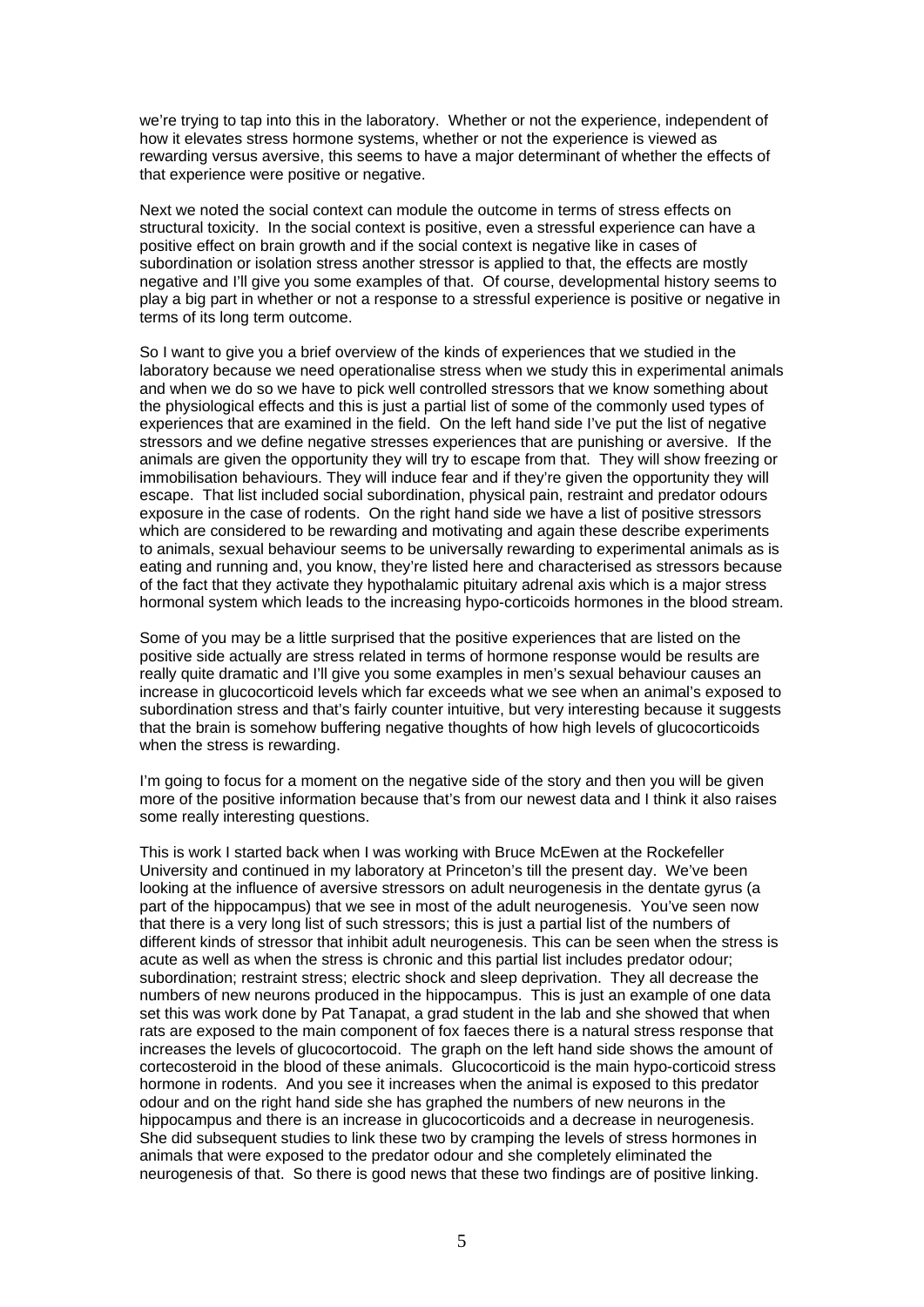The elevation of glucocorticoids is what is responsible for slowing the neuron growth. Again, similar effects have been observed with other aversive stressors and other species. We've seen suppression of neurogenesis in response to aversive stress in rats, mice, tree shrews and marmosets thus far. It's also been known in mere cats. Gives good reason to believe this would occur in humans as well. Interesting to study this phenomenon stress effects on neurogenesis in a more naturalistic environment and we are also very curious to evaluate dominance hierarchies because of our interest in subordination stress. So we adopted a paradigm that was first developed by the Blanchets at the University of Hawaii and this paradigm called the Visible Burrow System and this is a schematic diagram of the Visible Burrow System and you're sort of looking down on the top, it's just a very large enclosure and two sides of this contain tunnels and chambers for the rodents to run, sleep and hide and there's an open field area where the animals have to come and regain access to food and water and this is a very useful paradigm because when we put experimental animals in groups into this setting they form very potent dominance hierarchies. Rodent animals register as the dominant, it's the more oppressive animal and the other animals become subordinate and, in most cases, with most groups of rats which is the species we looked at here, the dominance hierarchy becomes relatively stable after the third night. So I want to give you an example of some of the behaviours that we witnessed what characterised this because it really is quite obvious which animal is the dominant. I've a little video tape here and you will see these animals have different marking spray painted on their back; they are albino animals so they're usually just white, but in order to quantify their behaviour we spray painted marking on their backs.

So the dominant in this cohort has the most dark painted on his back. You see he's boxing with the other rats in the field and chasing them out, generally harassing them all night long. This is work that Yevgenia Kozorovitskiy a grad student carried out. She was curious to see whether the dominance may have more new neurons than the subordinates and we had projected originally that the subordinates would make fewer than the dominants, but the dominants would be like controls because we predicted that the subordinates would be stressed. It turned out that she saw something not altogether give than what was predicted, but not exactly what we expected.

She found the predominance produced more new neurons than the subordinates, but that the subordinates did not produce fewer neurons than the controlled animals. This is a graph showing the numbers of new neurons in the hippocampus and the three different bars represent the change control animals, the animals that were not living in a dominance hierarchy, that's the cross hatch bar, or the dominant animals, that's the black bar, and the subordinate animals, which is the white bar, and you can see that the dominant animals make more new neurons that either of the other two groups. This is after just 3 nights of living in a dominance hierarchy, living as a dominant.

Now remember these animals were not living in dominance hierarchy before the start of the experiment and we have good reason to believe that this is the difference in adult neurogenesis that was induced by this social context. When the animals where put into the visible burrow system and some of them emerged with dominance they began to make more new neurons than they had previously. The reason we think this is the case is because if you examine the variance between the white and the black bar it's really tremendous relative to what we typically seen in the cage controls. So it looks like having these varied experiences, even in the same setting, really brings out individual differences in brain growth and we are looking at a very complex setting in the visible burrow systems we were very interested in sort of teasing apart the variable in order to identify what was responsible for elevating neurogenesis and the dominance and one of the things that we noticed was that the dominant animals have more access to the females so they actually mate more frequently than the subordinate animals do because the subordinate animals spend most of their time burrowing away from the dominance, hiding or trying to get food and water without getting beat up.

So what we did next was we tested in adults that were not living in the visible burrow systems specifically the influence of sexual experience on brain growth and this was work that Erica Glasper a post doc in the lab did. So she looked at the amount of neurogenesis in the hippocampus and she also looked at the level of circulating glucocorticoids, just like what I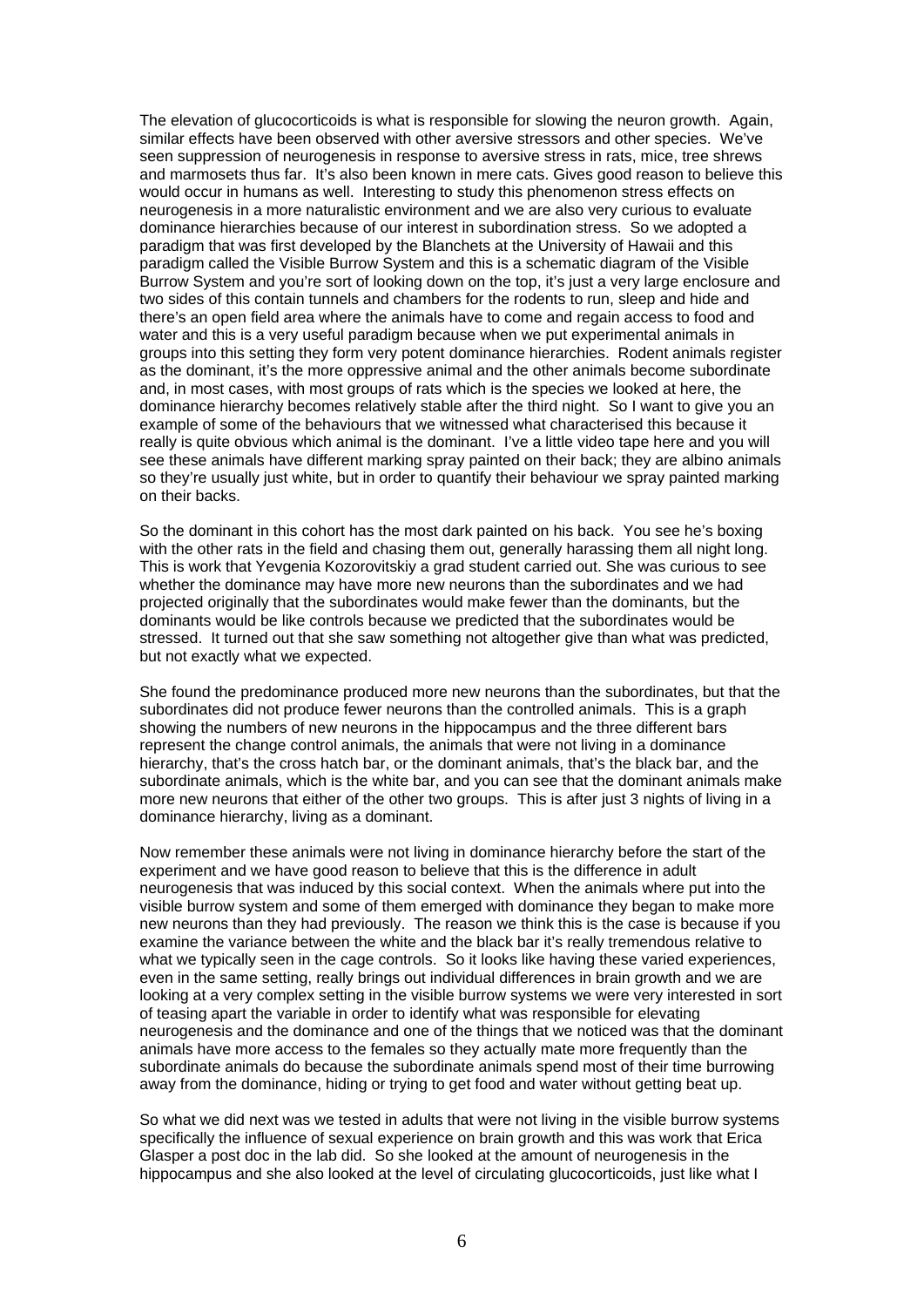showed you with the predator overexposure experiment, but this time it's a different kind of stressor and if you look on the right hand side this is the levels of glucocorticoids, there's a huge increase with sexual experience, the yellow bar is the animals who have had a sexual experience, the grey bar are the naïve animals. This is really a loping increasing in glucocorticoids; it's more than twice what we see in a time matched exposure to in aggressive male in a subordinate encounter. Obviously this is a positive experience of these animals because they will develop a place preference for location of a sexually receptive female and it will also learn to press a bar very readily in order to gain access to a female and obviously it will find it very rewarding.

On the left hand side we see that surprisingly there is an increase in neurogenesis despite the fact that glucocorticoid levels are so high and this was really a surprising result to us because we had seen over and over again that elevated glucocorticoids were associated with the suppression of the neuron growth and we're presently trying to identify the factors that are responsible for this, but clearly it's an indication that when stress hormone systems are activated in a more context of a rewarding experience, the brain is buffered against the negative effects of glucocorticoids. We think that one possible factor that buffers the brain, causing an increase in neuron growth instead of decrease, are endogenous opiates which are elevated under almost all rewarding case conditions and that's one of the things we are looking at in the lab, but we don't have data on that yet.

Another universally rewarding behaviour for rodents is running and I told you a bit about this before when I was introducing the concept of individual differences. We know that healthy rats will run several kilometres a night if they're given access to a running wheel, they'll develop a place preference for a running wheel and they'll readily learn to bar press for access to a running wheel.

We also know that running activates the hypothalamic pituitary adrenal axis which allows for increasing in the glucocorticoids and it also, just like what we've observed with sexual experience, enhances adult neurogenesis, but there's a caveat here and it's something that really needs to noted in rats that run only in adult neurogenesis when it occurs they're in a positive social context. When animals are running in a negative social context, at least in the short term, it has a negative effect on neurogenesis. I'll tell you a bit about that in the next few slides.

This is work that Alexis Stranahan, a grad student at Princeton did. She asked the question whether social housing affects the responsible positive stressor and in this case the positive stressor was running, so she has down on one side individuals who were in groups and she gave some of them access to a running wheel and some of them were sedentary and what she found was that there were elevations in glucocorticoid levels with running whether the animals were housed individually or in groups, there was activation of the hypothalamic pituitary adrenal axis in both cases and this particular experiment on the left hand side of the glucocorticoid values and you can see that the group housed animals have an even higher level of glucocorticoids than the individually housed animals when they are running, although that's not a statistically significant factor, they certainly don't have the reverse.

If you look at the graph on the right hand side, this is the numbers of new neurons in the hippocampus, and if you look at the group housed animals, those are the bars on the right hand side of the right handed graph the runners make more new neurons, the black bar is higher than the white bar when they're housed in group and the opposite effect is observed in the individually housed animals. When the individually housed animals graph is actually suppression of adult neurogenesis, just like what we see when we expose animals to predator odour, a cold swim or restrained stress or subordination. So there is obviously something about social housing that's again buffering the brain from negative influence of glucocorticoids. So it turns out that although this first experiment that we did here on the left hand side demonstrated that individually housed and group housed runners both had an increase in glucocorticoids and we look at many different time points of stress hormone levels, the effects were much more complicated than that. So, that graph that was shown in the previous slide is an upper left hand side of this panel. There's a baseline glucocorticoid levels and control animals and runners has individually and in groups.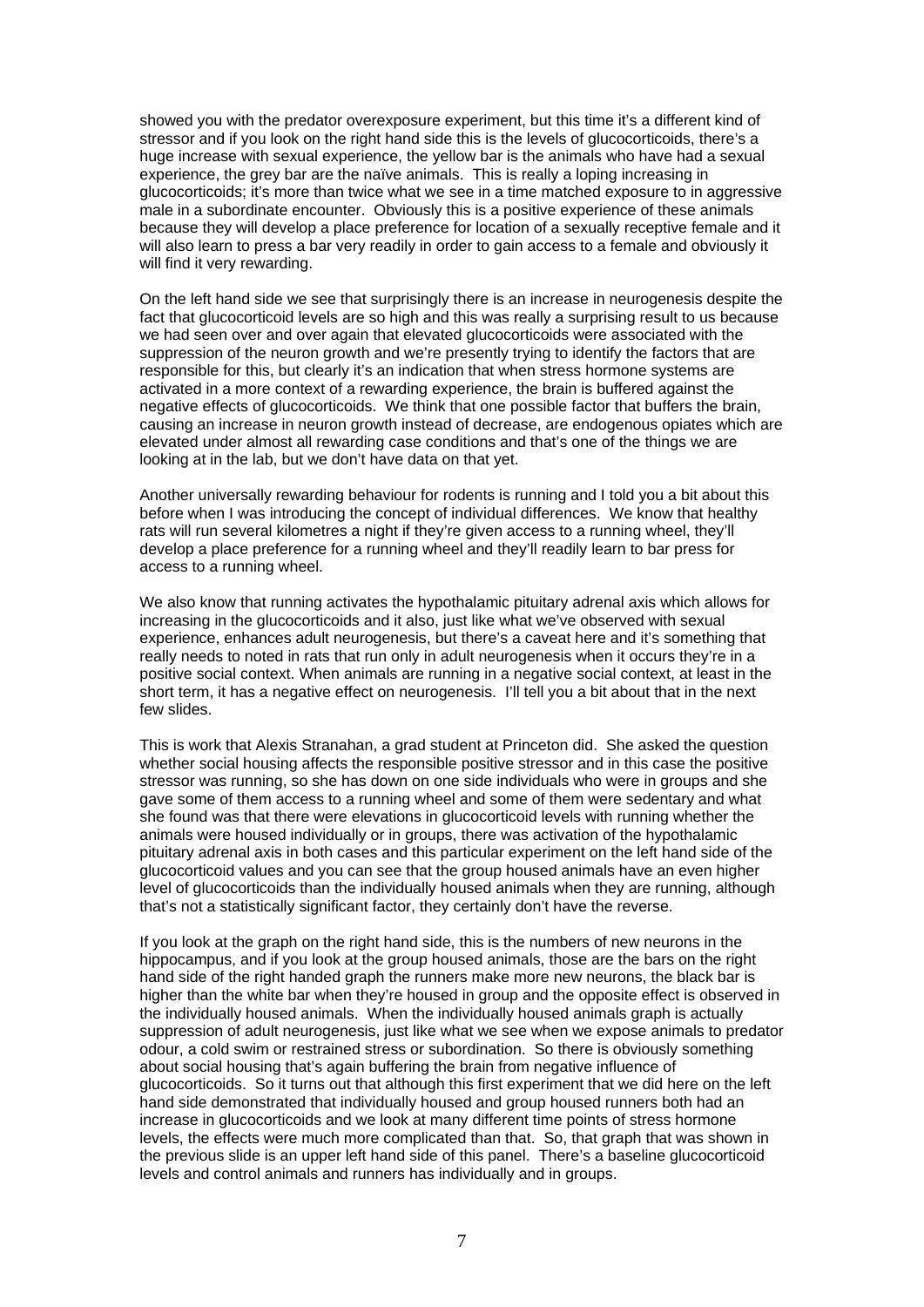If we look at different time points when glucocorticoid levels are naturally lower because there's a diurnal rhythm to these hormones. What we seen was that the grouped out animals actually had a lower level glucocorticoids at that time and that's put on the graph on upper right hand panel, but what's most interesting, I think, is when we look at baseline stress in recovery levels of glucocorticoids. We took sedentary animals and animals that have been running for several weeks and we restrained them and measured glucocorticoids in a baseline condition after the stress and after they had recovered from the stressor and we saw that the group housed runners did not mount a stress response. So they were actually buffered at the level of hypothalamic pituitary adrenal axis from having increasing glucocorticoids and you can see that in the bottom graph on the right hand side. All of the other groups showed with stress at increasing glucocorticoids so each little cluster of 3, the black bar, represents the stress level and you can see the at the right hand group, which is the group who has runners, they don't have an increased in glucocorticoids in response to stress. So there is something that's different about the stress hormones for some of these animals that, you know, at least in part, is contributing to their ability to undergo brain growth in response to an increasing glucocorticoids as opposed to a suppression of neurogenesis.

Alexis has gone onto investigate whether glucocortocoids were responsible for these random effects on neurogenesis and she did this by taking adrenal glands and planting the levels of glucocorticoids that the animals didn't have in increased or decreasing glucocortocoid levels at different time periods in diurnal rhythm. In so doing she was able to prevent the decrease in neurogenesis in the individually housed runners, so she was able to prevent the negative effect, but she was not able to alter the positive effect of running on neurogenesis and this suggested that there are other factors that are potentially involved in this, but something about running in a group enables them to provide some kind of a factor that enables the animal to produce more new neurons and to sort of bypass the negative effects of glucocorticoids. And again here, we think a good candidate might be opiates, which are known to be increased in the brain in response to running and their sum-up is that opiates, that blocking opiate receptors might actually inhibit neurogenesis, but again that's very preliminary.

So here I think the really take home message and the interesting point about this set of studies that Dr Stranahan gave was that you can expose animals to what appears to be exactly the same experience and depending upon the social context, you can get a completely different brain interpretation of that response. Some of the animals that were living alone will have the opposite effect, a negative effect of running, on a neurogenesis, whereas the animals that were living in groups there was a positive effect on neurogensis and probably there are pertinent examples that we could think of in human situations where social context was very much affect ones ability to cope with the negative stresses.

I'm going to give you the broader picture as well. Running doesn't just alter neurogenesis, it effects dendritic architecture and Dentritic spine density, remember I told you those with extensions of the dendritic segments that were the primary synapses, connections between those so we look at populations of nerves that are not produced in adulthood and found that in every case of neurons in the hippocampus circuitry, running produced an increase in Dentritic spine density or an increase in the numbers of connections between neurons. There is a lot of brain growth going on*.* It's not just the addition of new neurons and having the running in a positive social context obviously produces a greater beneficial effect.

So we know that running alters hippocampal function, there are many, many studies that have shown this, this data is just a partial list. Running alters, it actually enhances learning and memory functions, it also decreases anxiety in animals and many people are using running in the laboratory in rodent studies as a model of antidepressant action. And there certainly is some evidence, although it's not as clear cut, in humans that physical activity can now elevate mood. So we're very interested in understanding how these changes that occur in hippocampus structure in response to running and the other experiences that we've looked at, contribute to changes in hippocampal function which is also a major focus of my lab now is to try and find ways to pull off these structural changes to see whether the experience driven changes in the hippocampal function can re-alter it and we don't have the answer to that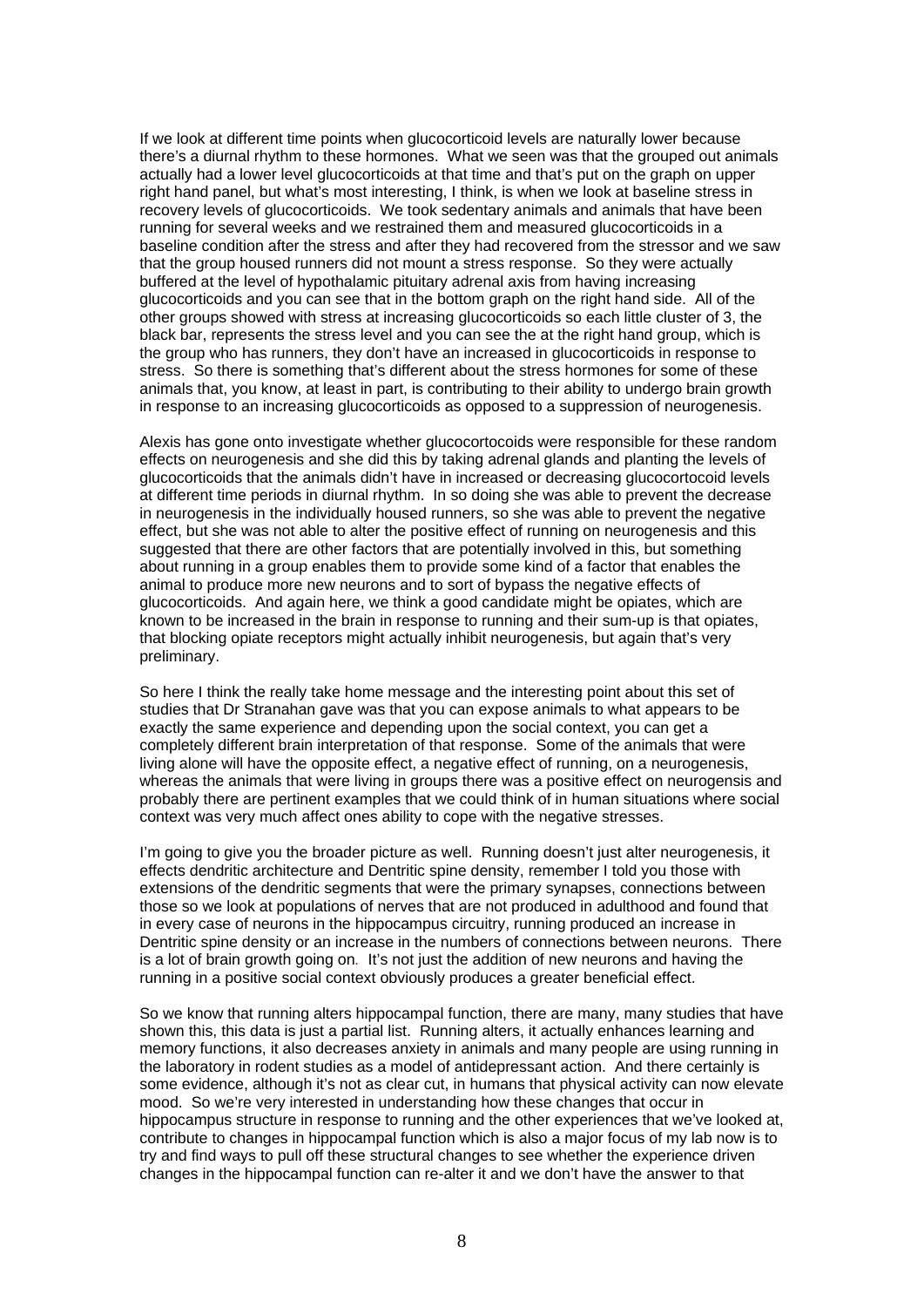question, it's actually a very broad question, but there's a lot of evidence that suggests that increases in the number of new neurons as well as increases in the number of dendritic spine are associated with improved performance of these experimental animals.

So I'm going to switch here for the last part of my talk and discuss how early life experience might impact on the brain's ability to respond to stress in adulthood. This was work done by Christian Mirescu a graduate student in the lab using the maternal separation paradigm which was so well characterised by Gabriel Bean and Michael Meaney and what it entails was actually taking rat pups away from the mother every day for 3 hours for the first 2 weeks of life and this alters the hypothalamic pituitary adrenal axis and you know, like sort of broad effect and lasting effect on certain behaviours. There is this very interesting model of early life stress.

What Christian was interested in looking at is whether early life experience, in so far as it disregulates the hypothalamic pituitary adrenal axis so that it would have a significant effect on adult neurogenesis. So he looked at animals that were undisturbed, the control animals, and he compared them to animals that were handled every day, but returned immediately to the mothers, (that's the grey bar [on the slide]) and then he looked at animals that were as I just described were moved from the mother every day for a significant amount of time for a 2 week period and then returned back every day after the maternal separation period was over. What he found was that the animals that were subjected to maternal separation when they grow up to be adults they made fewer new neurons in the hippocampus.

This is a graph which again shows the numbers of new neurons in the hippocampus and in both sets of three bars you can see that the white bar, which represents the maternal separated animals, they made few more neurons than produced in the hippocampus of the those animals in comparison to the other two groups. Remember these are adult animals that were subjected to the maternal separation. So this is a persistent effect after the first two post natal weeks of life are over the animals were not disturbed any longer and then the numbers of new neurons were examined in adulthood. So this early post natal experience has a lasting effect on the structural toxicity in adulthood. So one of the things that Christian was interested in looking at is whether or not the animals that made fewer new neurons to begin with had what we would characterise as the normal stress response in terms of suppression of the adult neurogenesis in response to universal stressors.

So he exposed these animals, these maternally deprived animals, to a predator odour in adulthood, remember that I told you at the beginning of my talk that predator odour exposure suppressive adult neurogenesis. So the returned, the deprived animals when they became adults and subjected them to that same stressor and he found that the maternally deprived animals had what appeared to be a normal glucocorticoid response, that's shown on the right hand graph, those with levels of glucocorticoids in controlled animals and handled animals and he returned the separated animals, the black bar in all case is the control condition and the white bar represents exposure to predator odour.

All three groups had a similar stress response and yet the effects on neurogenesis were really quite different. The controlled and handled animals showed the characteristics suppression of neurogenesis in response to predator odour exposure, but the maternally separated animals showed no significant decrease, perhaps because their baseline was so low to begin with they were not, what we would characterise as normal response of adult neurogenesis to an aggressive stressor. You can see those data on the left hand side, in particular, can I turn your attention to the two clusters of bars to the right hand to a pair of black and white bars, you can see there are no significant differences between those two and this is the maternally separated animals, based on level of adult neurogenesis suppressed, but no further decrease with the stress in adulthood. All that can be reversed when glucocorticoid levels are lower.

So even though these animals seem to have normal levels of glucocorticoids, there's something about the hypothalamic pituitary adrenal axis that's disregulating perhaps more of the hormone is getting into the brain they might have different models of glucocorticoid receptors, whatever it is they will increase sensitivity to glucocorticoids which makes them have a reduction in neurogenesis even in the baselines, for the baseline animal. The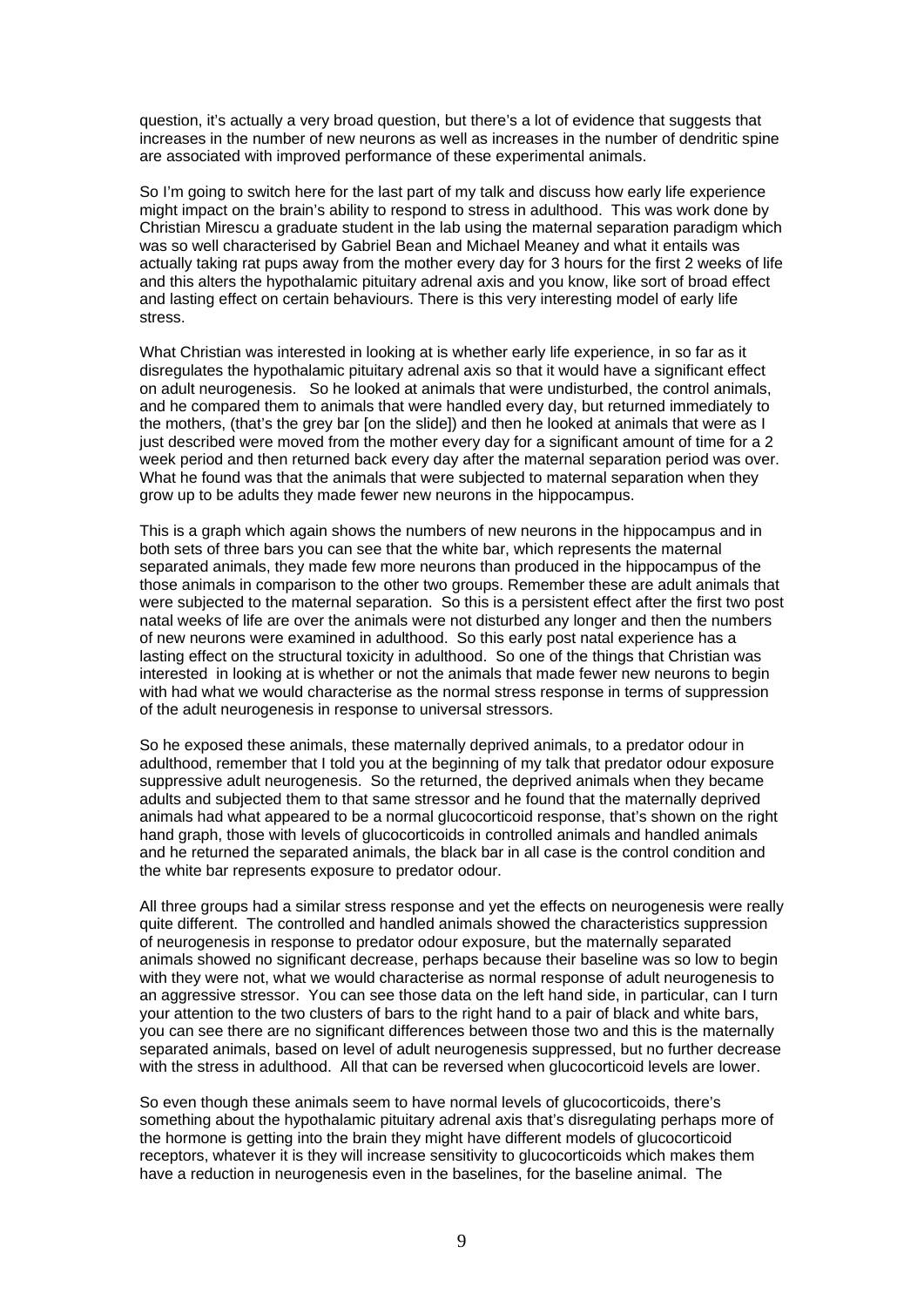unstressed animal looks like a stressed animal. So this seems to be sort of bad news in general and it looks like these effects are permanent because we looked at animals that that were fully adult after this early life experience and found that there was a suppression of adult neurogenesis until these animals were in mid life. But what we were interested in seeing was whether experiences that were known to have a positive effect on neurogenesis whether they were capable of reversing these negative influences that were made earlier in development.

So we took animals that were subjected to maternal deprivation paradigm during early life and housed them in enriched environments in adulthood. This is an example of one of the enriched environment that was used, it looks very similar to the visible burrow system, but in this case we did not set up a set of axis so that there were dominant and subordinate animals, we had animals only in same sex groups so there was no competition for mating, we also made food and water readily available to the animals. We gave them access to many interesting objects to explore and hide throughout the enriched environments so that they would engage in natural foraging like behaviours.

We know from other studies that living in enriched environments stimulates adult neurogenesis in the hippocampus. We were curious to see whether or not this would have the same effect on adult neurogenesis in maternally separated animals or whether maternally separated animals were just more structurally rigid in both ends of the continuum. So they failed to show a suppression with stress, and perhaps they would fail to show a positive effect with enriched environment. So that was the experiment that was done and we found that indeed the suppression of adult neurogenesis that occurs with maternal separation could be reversed by housing animals in enriched environment conditions in adulthood. So this graph shows the numbers of new neurons on the left hand side these are the controlled animals and the black bar represents animals that do not live in enriched environment, the white bar represents animals that have lived in enriched environment. I'll turn your attention to the bars on the right hand side and that's from maternal separation, the black bar is the control and non enriched condition, you see they have a suppression on the adult neurogenesis relative to controls on the left hand side.

But living in an enriched environment restored that back to the normal level. So these are very encouraging indeed because it suggests that even in cases where the developmental circumstances are negative and stress hormone systems are disregulated that the brain seems to be resilient enough in its output to respond in a positive way to a positive experience. We don't know the extent of this resilience, we have yet looked at very long time points, but were other types of positive experiences, but they we're certainly interested in doing that and even more importantly what we'd like to do is identify the mechanisms that underlines these effects because I think if we can identify those exact mechanisms, it's the factors that can stimulate neurogenesis in animals rats then developing the conditions that suppress neurogenesis then we can find other ways to stimulate brain growth. It's interesting and I think relevant in terms of the real world to look at experiences, but, as I suggested earlier on in my talk, one persons experience is in response to what we think is the same experience compared to another persons experience varies dramatically. So understanding the mechanisms that promote new neuron growth I think will be a real key to applying the same medicine and figuring out how it can be used in order to improve brain function.

So I'm going to conclude now and tell you what I hope are the key points that I got across today. First the adult brain is structurally plastic and I only gave you the tip of the iceberg, there are huge literatures on this now. We know that there is a vast array of structural changes that occur and I mean these changes don't occur just in response to damage, they occur under normal circumstances in response to hormone fluctuations as well as in response to experience. We know that the social context can determine any kind of neuro response to stress and we've expanded this general idea to looking at the effects of stress on structural toxicity and, in fact, social context is so powerful that it can actually reverse the effects of stress on brain plasticity. And finally, developmental experience can alter the response of the brain to aversive stress and some of these effects appear to be reversible by putting animals in more positive environments later on in life. I'll end now there by thanking the people in my lab, past and present, without whom this work would not have been at all possible, Ben